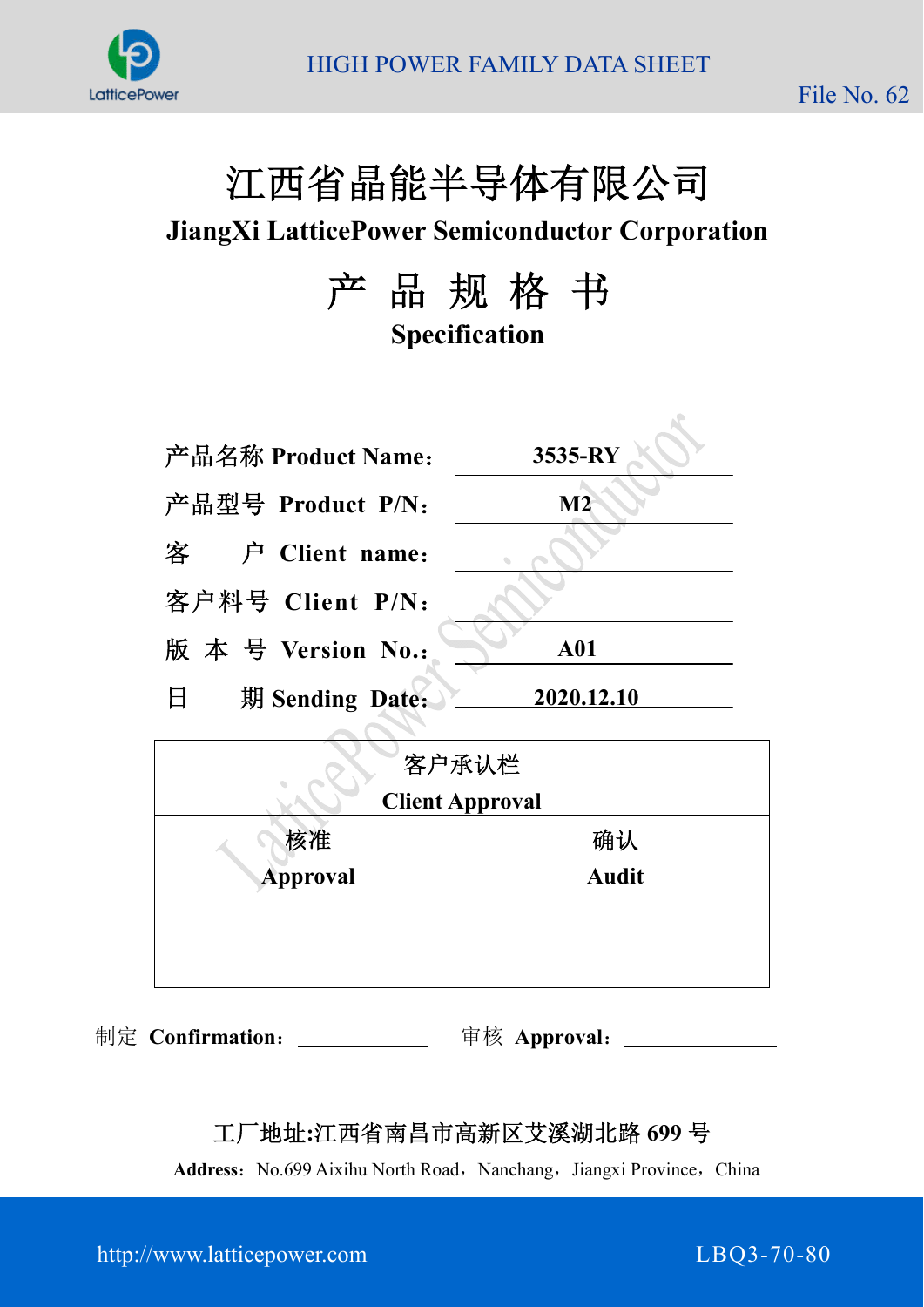

目录

# Contents

| 5、光电特性图 The Photoelectric Characteristics Graph4 |  |
|--------------------------------------------------|--|
|                                                  |  |
|                                                  |  |
|                                                  |  |
|                                                  |  |
|                                                  |  |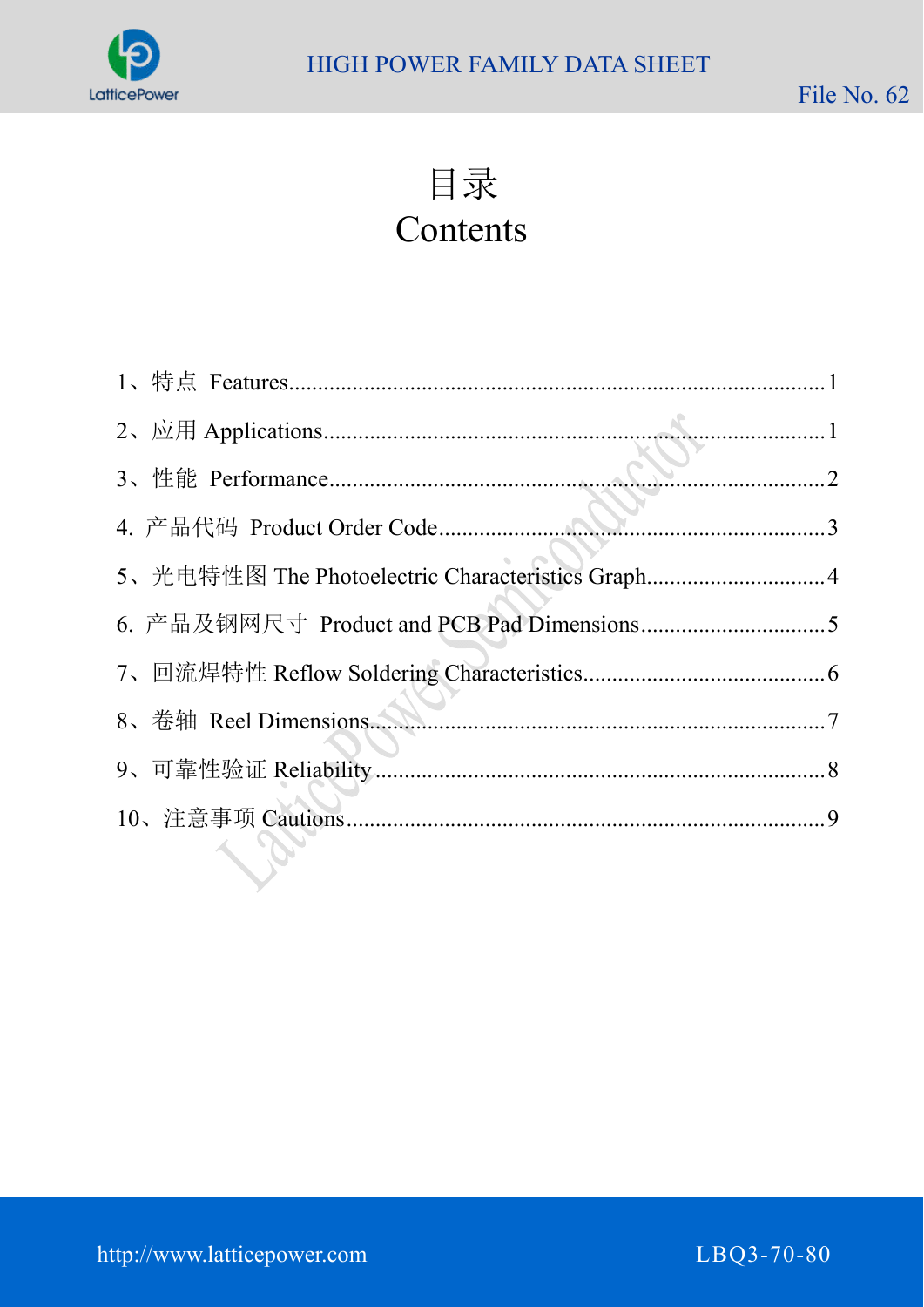

Saic Partid

# **1**、特点 **Features**

- 陶瓷封装,高亮度,高光效 Ceramic Substrate package , High brightness ,High efficiency
- ◆ 尺寸: 3.5mm\*3.5mm Size:3.5mm\*3.5mm
- ◆适于 SMT 贴片 Compatible with SMT
- ◆ 发光角度: 120° Viewing Angle: 120°
- ◆包装: 最大 1000 颗/卷 Package: Max: 1000pcs /reel



# **2**、应用 **Applications**

| 景观照明 | Landscape lighting  |
|------|---------------------|
| 车用照明 | Automobile lighting |
| 舞台照明 | Stage lighting      |

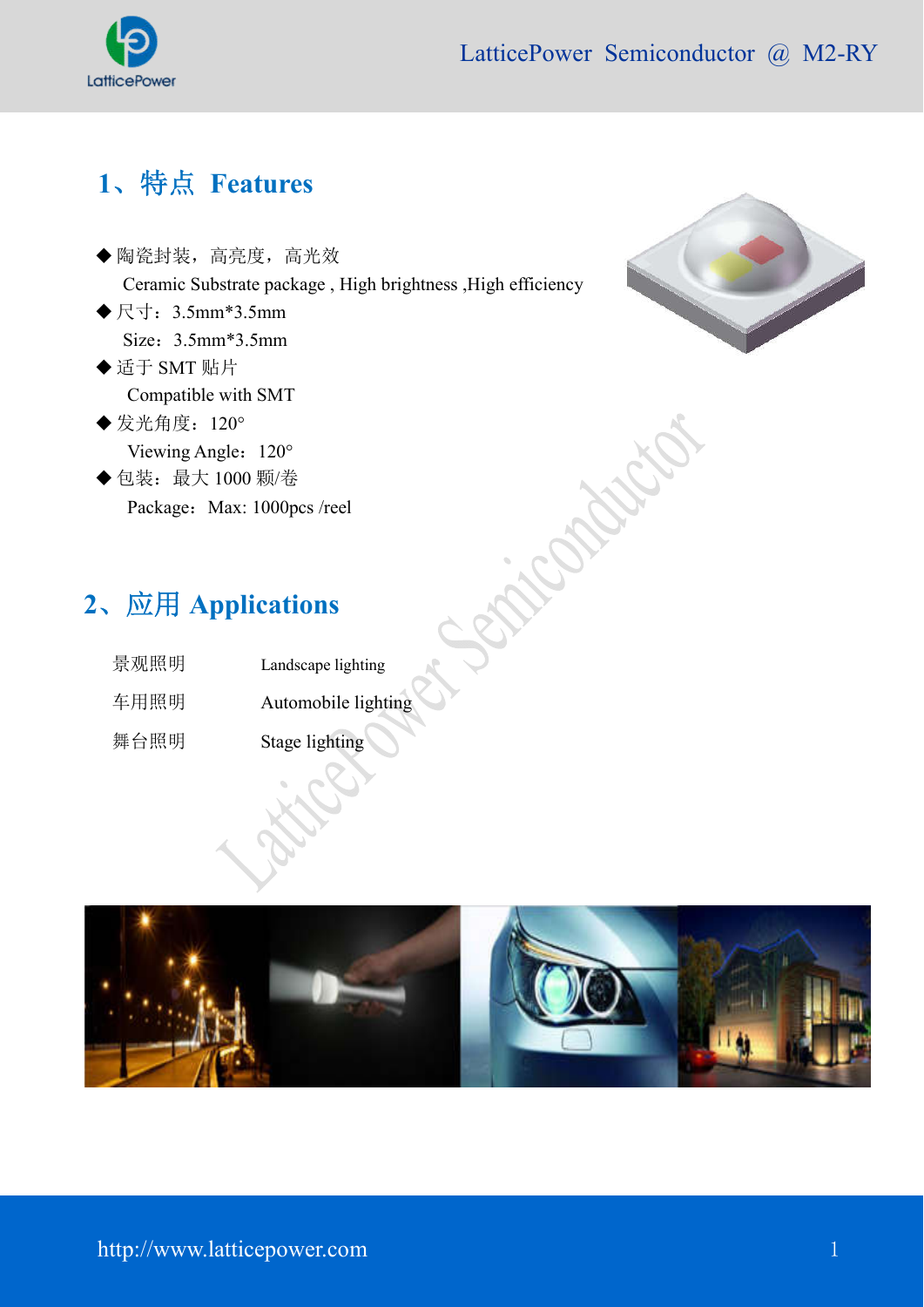

# **3**、性能 **Performance**

### **a**) 绝对最大额定值 **Absolute Maximum Ratings**

| 参数                                 |          | 符号               | 最大参数值                 | 单位                      |
|------------------------------------|----------|------------------|-----------------------|-------------------------|
| <b>Parameter</b>                   |          | <b>Symbol</b>    | <b>Maximum Rating</b> | Unit                    |
| 电流                                 | 红 Red    | $I_F$            | 500                   | mA                      |
| Forward Current                    | 黄 Yellow |                  | 500                   |                         |
| 功率                                 | 红 Red    | $\mathbf{P}$     | 1.50                  |                         |
| Power Dissipation                  | 黄 Yellow |                  | 1.50                  | W                       |
| 反向电压                               |          |                  |                       | $\overline{\mathsf{V}}$ |
| <b>Reverse Voltage</b>             |          | $V_{R}$          |                       |                         |
| 工作温度                               |          |                  | $-40 - 105$           | $\rm ^{\circ}C$         |
| <b>Operating Temperature Range</b> |          | $T_{\text{opr}}$ |                       |                         |
| 存储温度                               |          |                  | $-40$ ~120            | $\rm ^{\circ}C$         |
| <b>Storage Temperature</b>         |          | $T_{\text{stg}}$ |                       |                         |
| ESD (人体模式)                         |          |                  |                       | $\rm V$                 |
| <b>ESD Human Body Mode</b>         |          |                  | 2000                  |                         |

### **b**)光电参数 **Electro-Optical Characteristics** (T solder pad =25 °C, IF =350mA)

| 项目                              |          | 符号            | 最小值  | 典型值  | 最大值  | 单位                      |
|---------------------------------|----------|---------------|------|------|------|-------------------------|
| <b>Item</b>                     |          | <b>Symbol</b> | Min. | Typ. | Max. | Unit                    |
| 光通量                             | 红 Red    | $\Phi$        | 40   | 53   |      | Lm                      |
| Luminous Flux                   | 黄 Yellow |               | 25   | 38   |      |                         |
| 正向电压                            | 红 Red    |               | 2.0  | 2.4  | 3.0  |                         |
| Forward Voltage                 | 黄 Yellow | VF            | 2.0  | 2.4  | 2.8  | $\overline{\mathsf{V}}$ |
| 波长                              | 红 Red    |               | 615  | 625  | 630  |                         |
| Wavelength                      | 黃 Yellow | nm            | 585  | 590  | 595  | nm                      |
| 热阻<br><b>Thermal Resistance</b> |          |               |      | 7.5  |      | $\degree$ C/W           |
| 发光角度<br>Viewing Angle           |          | 201/2         |      | 120  |      | $\circ$                 |
| 结温                              |          |               |      | 125  |      | °C                      |
| <b>LED Junction Temperature</b> |          | $T_j$         |      |      |      |                         |

备注 Notes :

光通量测量误差范围±7%

Luminous flux measurement tolerance:  $\pm 7\%$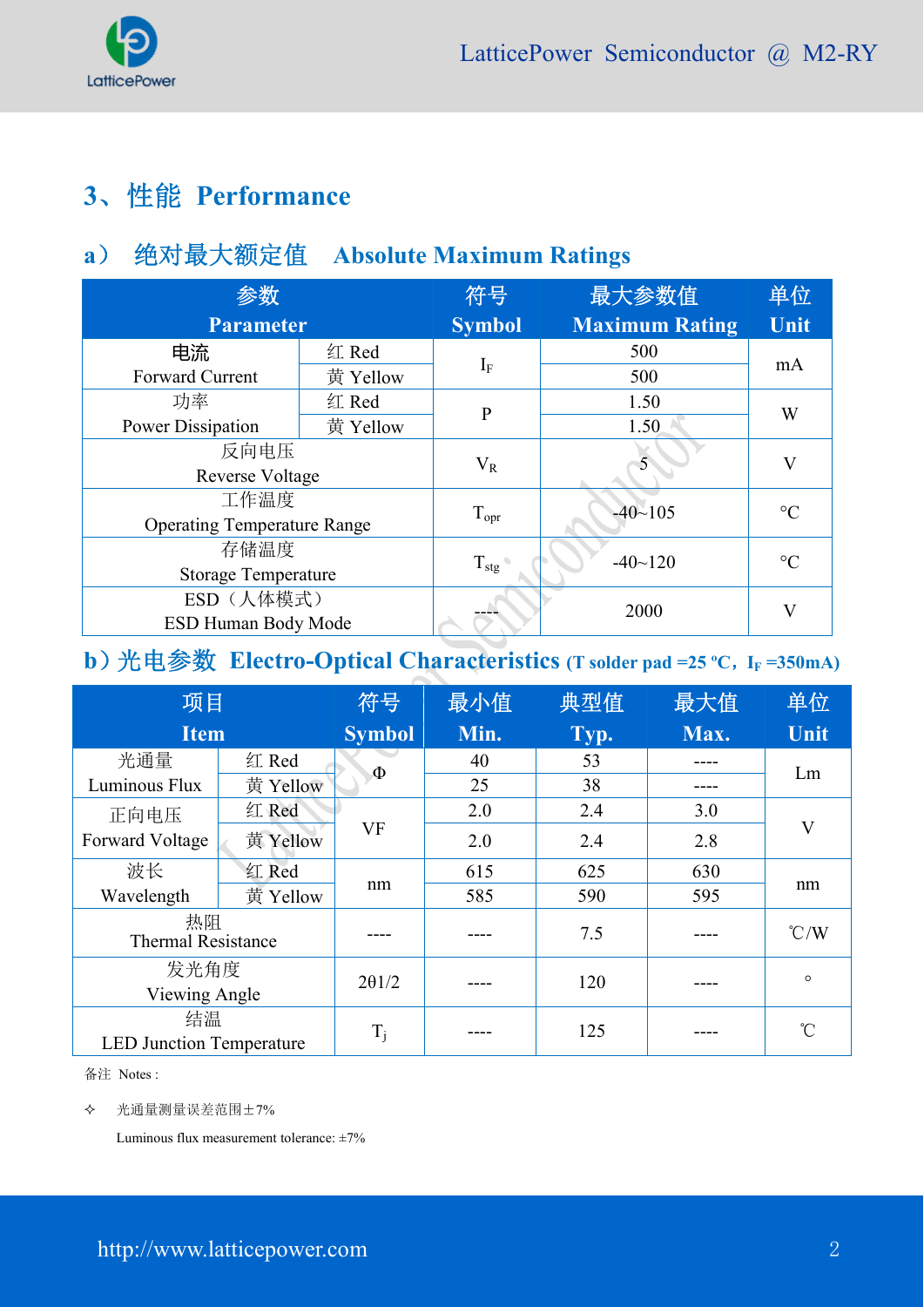

# **4.** 产品代码 **Product Order Code**

| <b>Contract</b> | $\overline{R}$ | $\blacksquare$ |  |
|-----------------|----------------|----------------|--|
|                 |                |                |  |

- ① 产品型号 Product Type
- ② 红光参数(亮度,电压,波长范围)

parameter(Luminous Flux、Voltage、Wavelength)

③ 黄光参数(亮度,电压,波长范围)

parameter (Luminous Flux、Voltage、Wavelength)

#### **T** solder pad =25 °C,  $I_F = 350mA$

Find

|    | 产品名称 测试项目 代码       |           | 红光         |            | 代码 | 黄光            |            |
|----|--------------------|-----------|------------|------------|----|---------------|------------|
|    |                    |           | <b>MIN</b> | <b>MAX</b> |    | <b>MIN</b>    | <b>MAX</b> |
|    | WLD                | <b>RW</b> | 615        | 630        | Y1 | 585           | 600        |
| M2 | $\mathsf{Im}$<br>Ф | BR        | 35         | 95         | T1 | 25            | 50         |
|    | VF2                | R1        | 2          | 3          | R1 | $\mathcal{D}$ |            |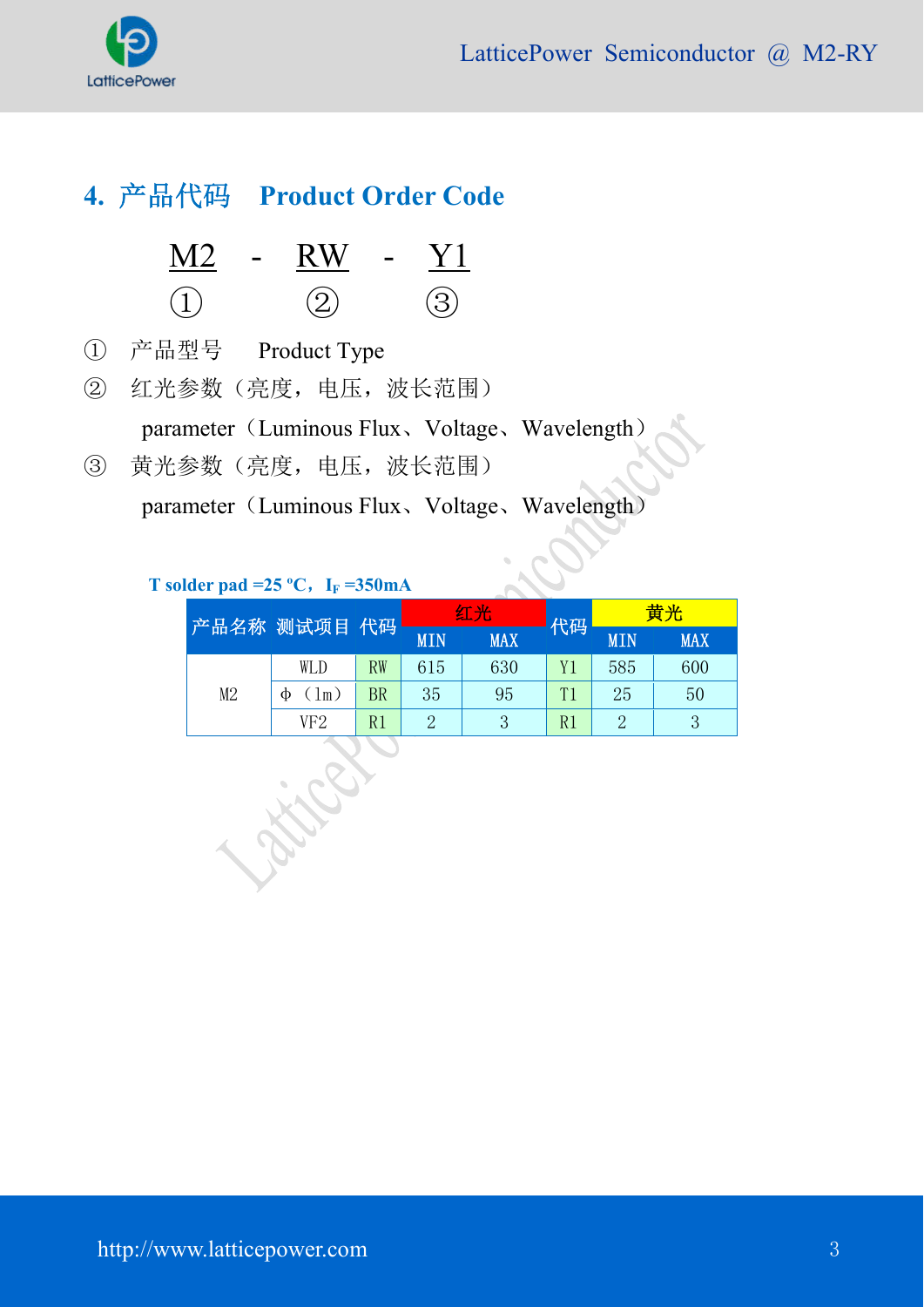

# **5**、光电特性图

### **The Photoelectric Characteristics Graph** (**Ta= 25** ℃)



 $\begin{array}{c} \end{array}$ 

800

-Amber

500

600

700

-Red

400

 $0.4$ 

 $0.2$  $\mathbf 0$ 300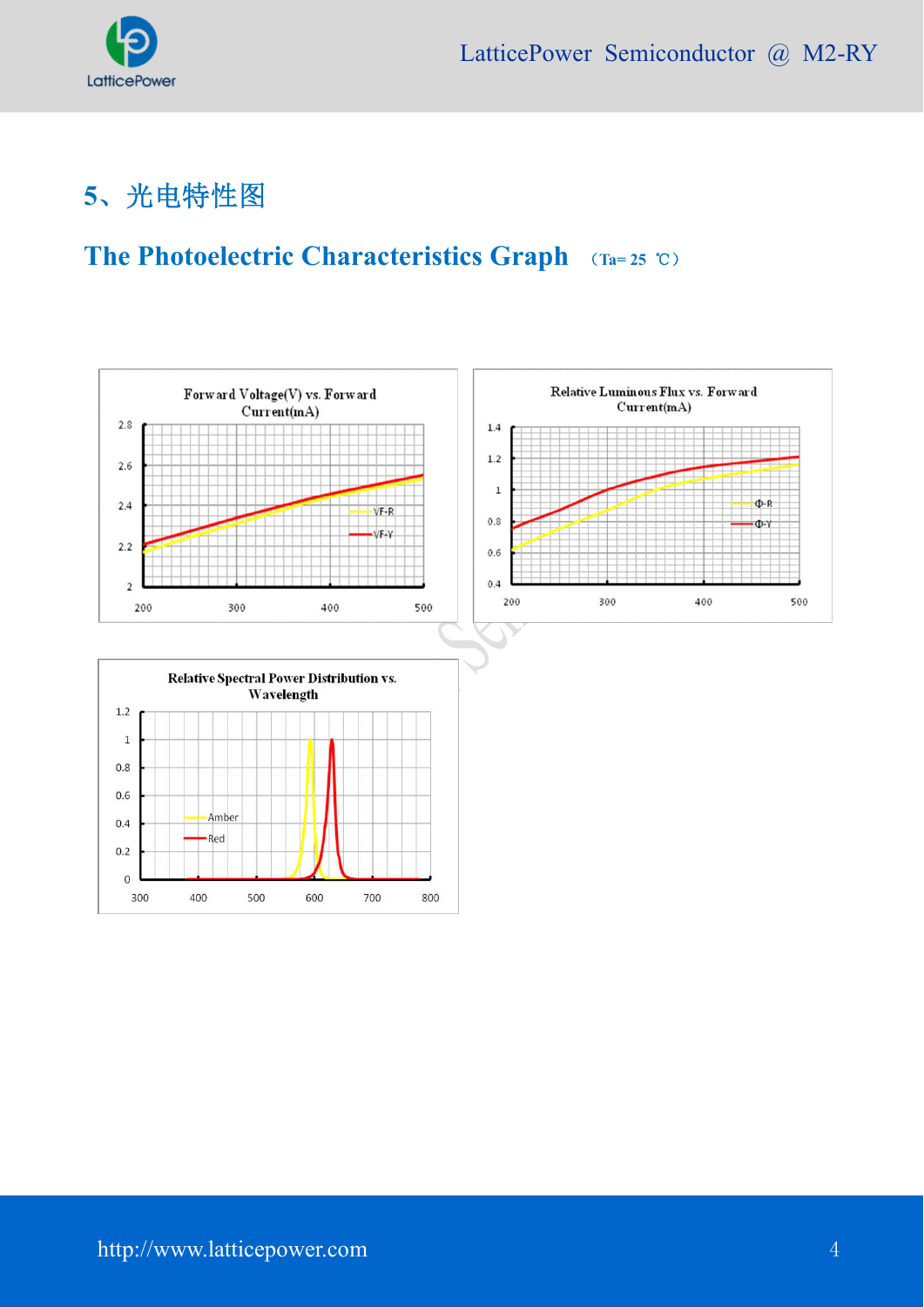

# **6.** 产品及钢网尺寸 **Product and PCB Pad Dimensions**

#### **Product Dimensions**:



备注 Notes:

 所有尺寸均以 mm 为单位 All dimensions are in millimeters

 尺寸未按照公差±0.1mm 标记的,按照图纸标记 Size is not marked in accordance with tolerance  $\pm$  0.1mm and dimension tolerances in accordance with drawings

#### http://www.latticepower.com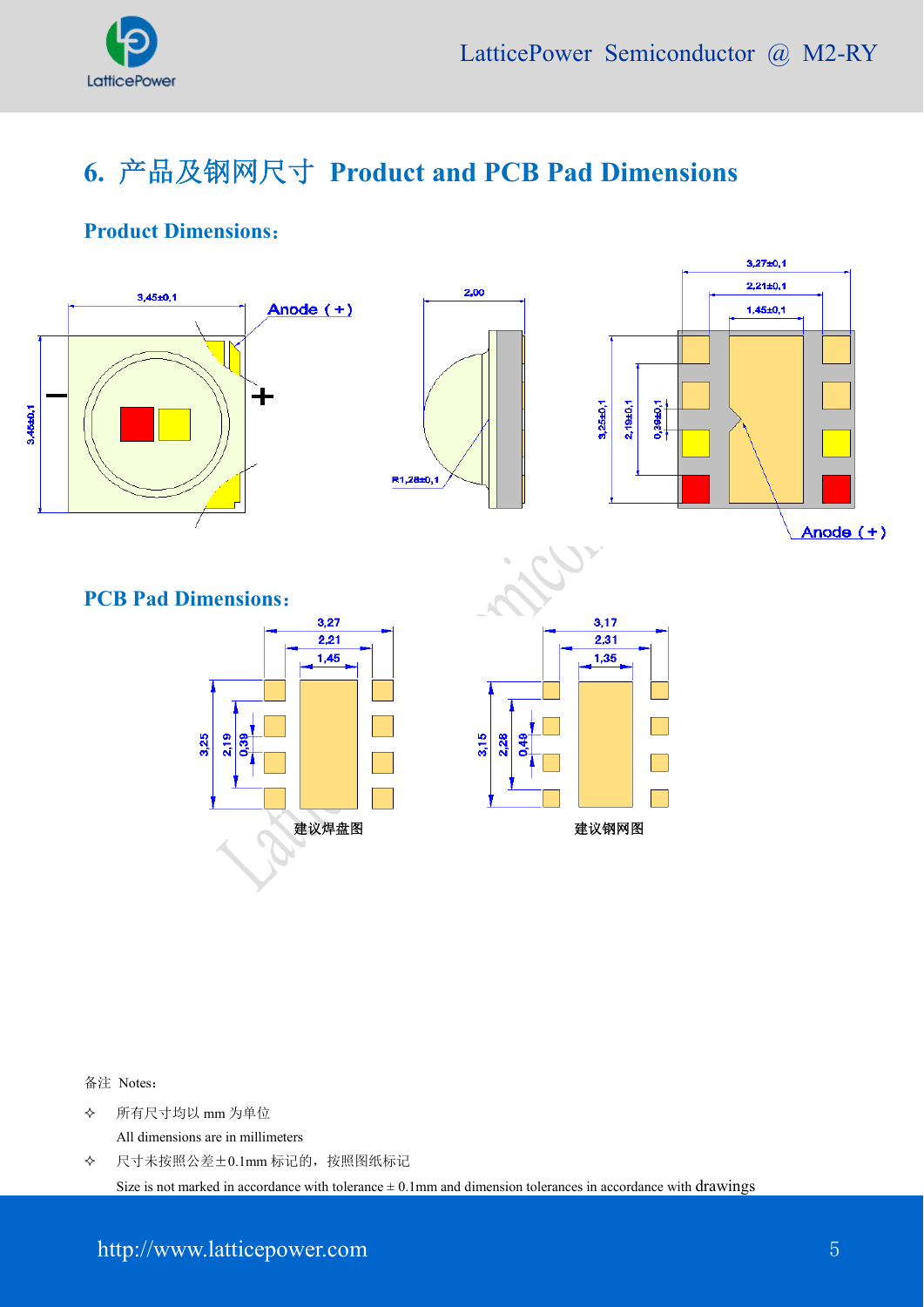

## **7**、回流焊特性 **Reflow Soldering Characteristics**



根据 EDEC-J-STD-020D 内容,参考以下内容。

Compatible with the JEDEC-J-STD-020D,using the parameters listed below.

| 特制参数 Profile Feature                                                                | 无铅焊料 Lead-Free Solder  |
|-------------------------------------------------------------------------------------|------------------------|
| 平均上升速率 (Tsmax 至 Tp)<br>Average Ramp-Up Rate (Tsmax to Tp)                           | $3 °C/sec$ max.        |
| 预热: 温度最小值(Tsmin)<br>Preheat:Temperature Min (Tsmin)                                 | 150                    |
| 预热: 最高温度 (Tsmax)<br>Preheat:Temperature Max (Tsmax)                                 | 200                    |
| 预热: 时间 (tsmin 到 tsmax)<br>Preheat:Time (tsmin to tsmax)                             | $60-180$ secs          |
| 回流温度(TL)<br>Time Maintained Above: Temperature (TL)                                 | $217^{\circ}$ C        |
| 回流时间 (tL)<br>Time Maintained Above: Time (tL)                                       | $60-150$ secs          |
| 峰值/分类温度(Tp)<br>Peak/Classification Temperature(Tp)                                  | $255 \pm 5^{\circ}$ C  |
| 实际峰值温度(tp)在5℃以内的时间<br>Time Within 5 <sup>°</sup> C of Actual Peak Temperature $(p)$ | $20 - 40$ secs         |
| 降低速率<br>Ramp-Down Rate                                                              | $5^{\circ}$ C/sec max. |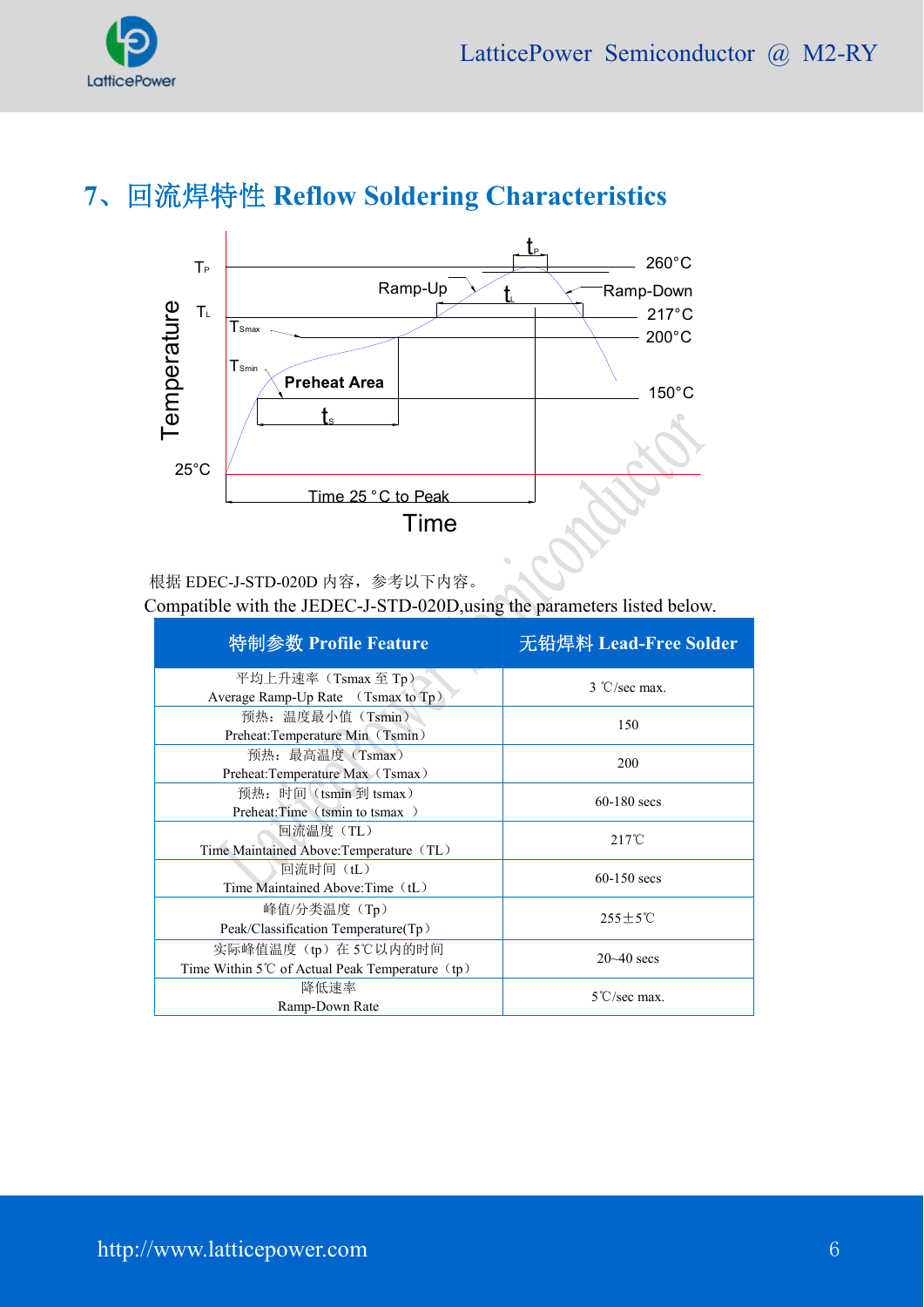

## **8**、 卷轴 **Reel Dimensions**



备注 Notes:

 卷轴包装 1000pcs Reel:1000pcs.

 卷轴包装方法符合 IJSC0806(连续胶带上的电子元件包装) The tape packing method complies with IJSC0806(Packing of Electronic Components on Continuous Tapes. 当卷轴由于工作中断而重绕时,载带上压力不应超过 10N,否则 LED 可能会粘在盖带上

When the tape is rewound due to work interruptions, no more than 10N should be applied to the embossed carrier tape. The LEDs may stick to the cover tape.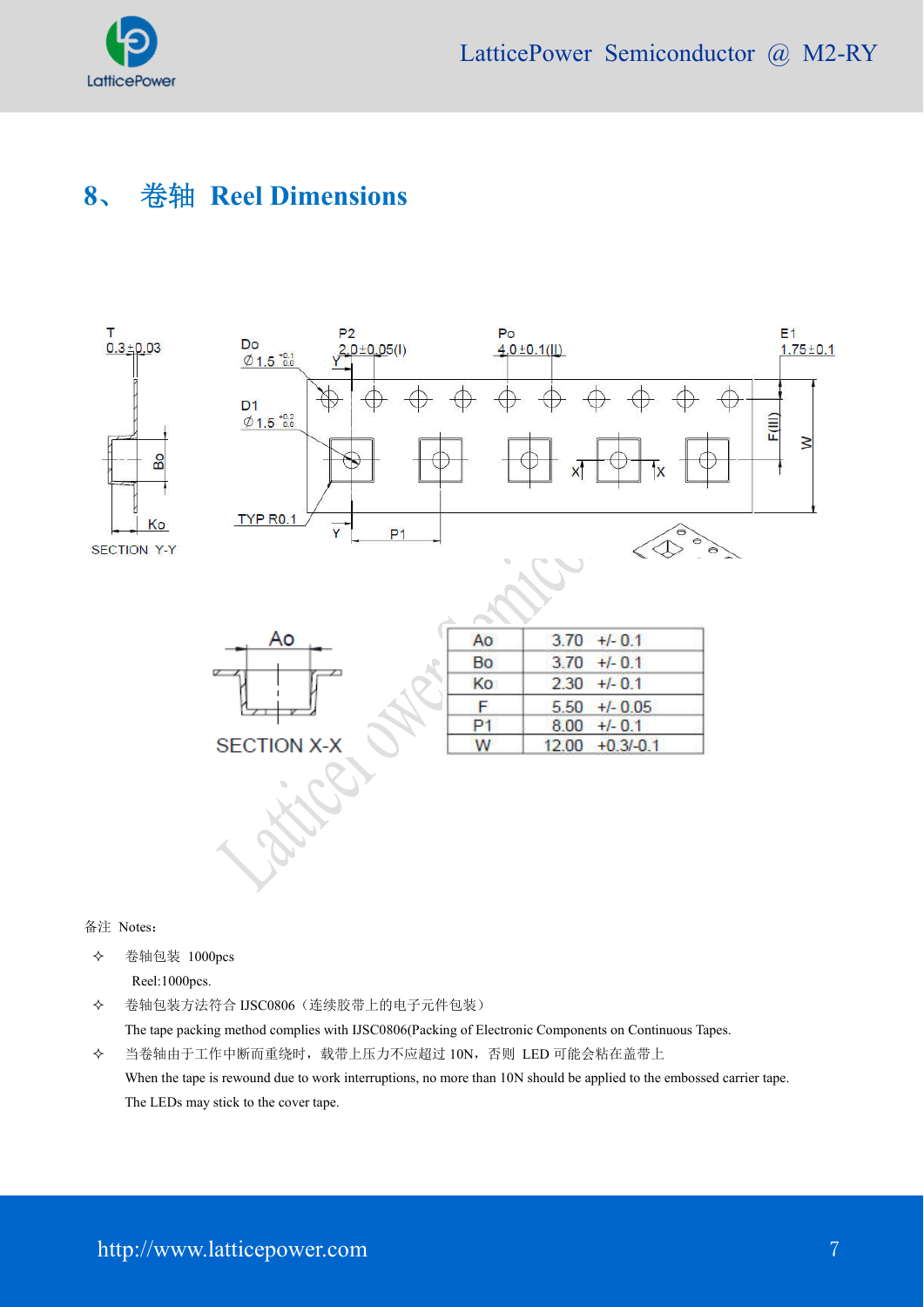

# **9**、可靠性 **Reliability**

### **a)** 测试和结果 **Tests and Results**

| 测试项目<br><b>Test Item</b>                        | 参考标准<br><b>Reference</b><br><b>Standard</b>           | 测试条件<br><b>Test Conditions</b>                                                               | 测试周期<br><b>Test Duration</b> | 失效标准<br><b>Failure</b><br>Criteria# | 失效数/测试数<br><b>Units</b><br><b>Failed/Tested</b> |
|-------------------------------------------------|-------------------------------------------------------|----------------------------------------------------------------------------------------------|------------------------------|-------------------------------------|-------------------------------------------------|
| 可焊性 (回流焊)<br>Solderability(Reflow<br>Soldering) | JEITA ED=4701<br>303 303A                             | $T_{\text{std}} = 255 \pm 5^{\circ} \text{C}$ , 5sec, Lead-free<br>Solder(Sn-3.0Ag-0.5Cu)    | 3times                       | #2                                  | 0/12                                            |
| 高低温循环<br>Temperature Cycle                      | JEITA ED=4701<br>100 105                              | $-40^{\circ}$ C(30min)~25 $^{\circ}$ C(5min)~<br>$85^{\circ}$ C(30min)~25 $^{\circ}$ C(5min) | 100cycles                    | #1                                  | 0/12                                            |
| 高温/低温储存<br>High/Low<br>Temperature Storage      | JEITA ED=4701<br>200 201/<br>JEITA ED=4701<br>200 202 | $T_A=120^{\circ}C/TA=.40^{\circ}C$                                                           | 1000h                        | #1                                  | 0/12                                            |
| 高温老化<br>High Temperature<br>Operating           |                                                       | $T_A = 85^{\circ}C$ , I <sub>F</sub> =500mA Test                                             | 1000h                        | #1                                  | 0/12                                            |
| 高温高湿老化<br>Temperature<br>Humidity Operating     |                                                       | 85°C, RH=85%, IF=500mA                                                                       | 1000h                        | #1                                  | 0/12                                            |
| 震动<br>Vibration                                 | JESD22-B103                                           | $10m/s2, 100~20000~100 Hz$ , 4c<br>ycles, 4min, each X, Y, Z                                 | 5times                       | #1                                  | 0/6                                             |

# **b)** 失效判定 **Failure Criteria**

| 判定         | 项目                         | 条件                |                                |
|------------|----------------------------|-------------------|--------------------------------|
| Criteria # | <b>Items</b>               | <b>Conditions</b> |                                |
|            | 正向电压                       |                   | >初始值×1.1 倍                     |
|            | Forward Voltage $(V_F)$    | $I_F$             | $>$ Initial value $\times$ 1.1 |
| #1         | 光通量                        |                   | <初始值×0.9倍                      |
|            | Luminous Flux $(\Phi_{v})$ | $I_F$             | $\leq$ Initial value × 0.9     |
|            | 反向电流                       | $V_R = 5V$        | >1 <sub>u</sub> A              |
|            | Reverse Current $(I_R)$    |                   | $>$ 1uA                        |
|            | 回流焊                        |                   | 焊接面积<80%                       |
| #2         | Solderability              |                   | Less than 80% solder coverage  |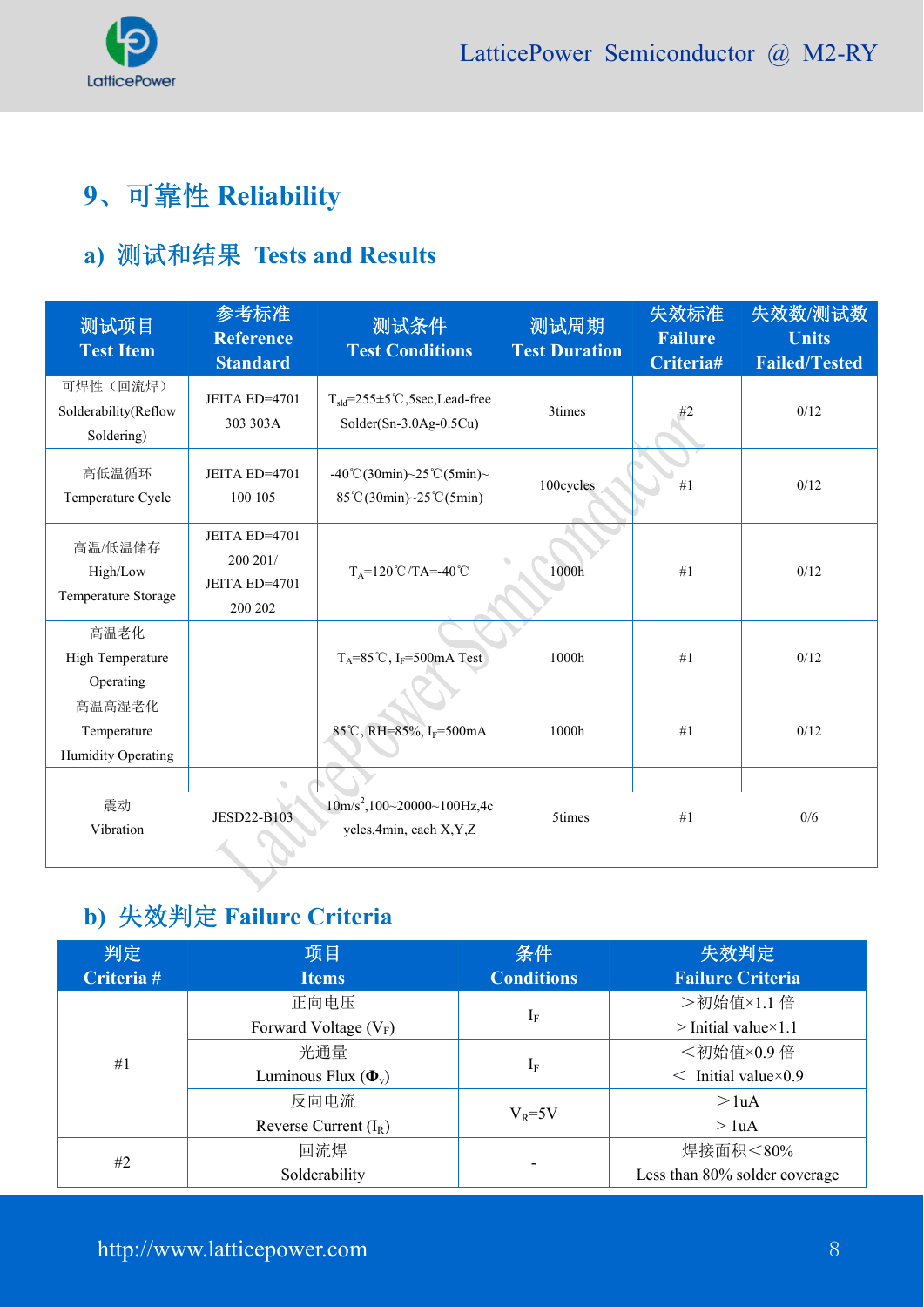

## **10**、注意事项 **Caution**

### a) 存储 **Storage**

 不要将芯片放在潮湿的地方,存放温度在 5℃~30℃之间,相对湿度在 30%以下。 Do not place the chips in damp places, Storage temperature between 5 °C and 30 °C, Relative humidity under 30%.

 开包后建议在 24 小时内过完回流焊,车间条件≤30℃/60%RH。 After opening the package, it is recommended to finish the reflow within 24 hours. The workshop conditions are ≤30°C/60%RH

- > 如果受潮, 需将贴片卷盘放入 60℃烤箱烘烤 24 小时; 打开后, LED 灯可重新密封在原始真空袋中。 If it is wet, the patch reel should be baked in a 60 ° C oven for 24 hours; after opening, the LED light can be resealed in the original vacuum bag.
- 不要接触任何未知的液体,特别是丙酮。 Don't touch any unknown liquid. In particular, acetone.
- 防止静电死亡,手动操作需要戴橡胶手套并佩戴静电环。 Prevent electrostatic killed, Manual operation is required to wear rubber gloves and wear electrostatic ring.

### **b**)清洗 **Cleaning**

- > 通常, LED 不建议对部件进行湿式清洁处理, 因为封装不是密封的。 In general, LED does not recommend a wet cleaning process for component as the package is not hermetically sealed.
- 由于采用开放式设计,所有类型的清洁液都可能渗透到封装中,导致 LED 退化或完全失效。 Due to the open design, all kind of cleaning liquids can infiltrate the package and cause a degradation or a complete failure of the LED.

### **c**)操作注意 **Handling Precautions**



> 在处理过程中,还应注意确保组件顶面没有压力

During the handling, care should be taken as well to ensure no pressure on the top surface of component.

 应避免使用所有类型的尖锐物体(例如镊子,指甲等),以防止对硅树脂造成压力,因为这会导致部 件 损坏。

All types of sharp objects(e.g. forceps, fingernail, etc) should be avoided in order to prevent stress to the silicone, since this can lead to damage of the component.